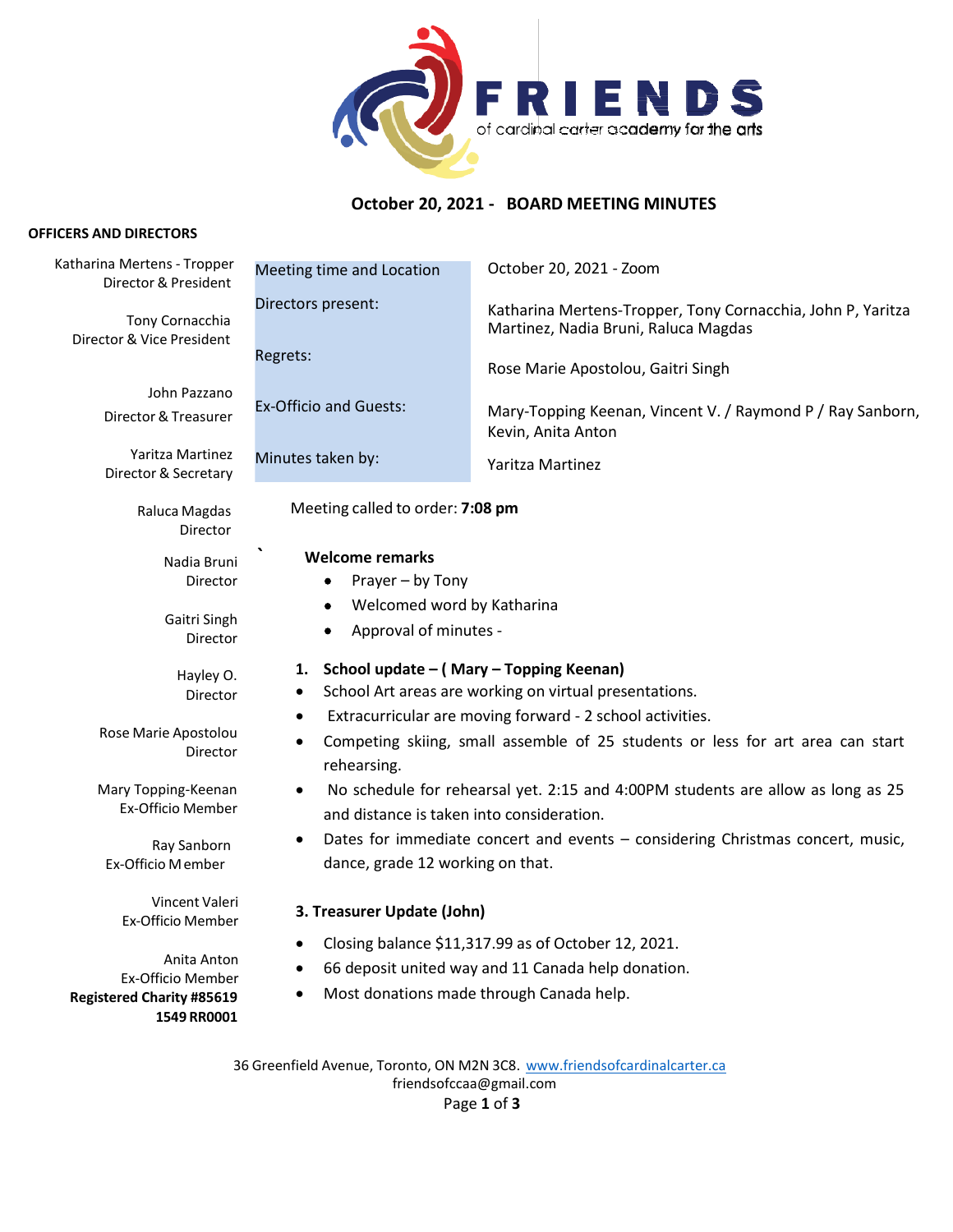

- Created thank you email to send thank you email to all donors.
- Other update: will circulate financial statement, filed tax return for 2020, and look into 2019 statement of donation.
- Will file 2021 first week of January 2022.

| Balance Update -                          |             |  |  |
|-------------------------------------------|-------------|--|--|
| September Closing Balance (Sept 21, 2021) | \$11,317.99 |  |  |
| October 20, 2021 Closing Balance          | \$12,303.66 |  |  |

## **4. Plaque Update (Tony)**

- Four new ones came in  $-7$  plaques to be issued.
- 250 and more donation through Canada help, we reach out to parents to select choice. Once 10 are received, they are sent to manufacture.
- John: suggested to review monthly transactions as a good way to not miss anyone.
- Nadia: suggested to not only have a plaque in the school but maybe to have it manufacture for people to take it home.
- Katharina: suggested email be sent for fall campaign to promote plaque program. Maybe not only the plaque and not to lose momentum not only for fall, just do it more often. Include a link with something more interacting.
- Short testimonial to be used second week of November to send the email for the plaque program.

### **5. Website Update – Raluca Magdas**

- wix subscription paid for two years.
- Ms Anton has been included.
- Added dance video.
- John will set up a student to help Raluca with the website.

#### **6. Social - Katharina Mertens**

- approved for charity in Face book and donate button.
- People can donate through PayPal and gets deposited into de account.
- Asked to provide testimonial to share with Katharina to make them part of November and holiday letter and put them in the social page. Make it small visible to the parents.

36 Greenfield Avenue, Toronto, ON M2N 3C8. [www.friendsofcardinalcarter.ca](http://www.friendsofcardinalcarter.ca/) [friendsofccaa@gmail.com](mailto:friendsofccaa@gmail.com) Page **2** of **3**